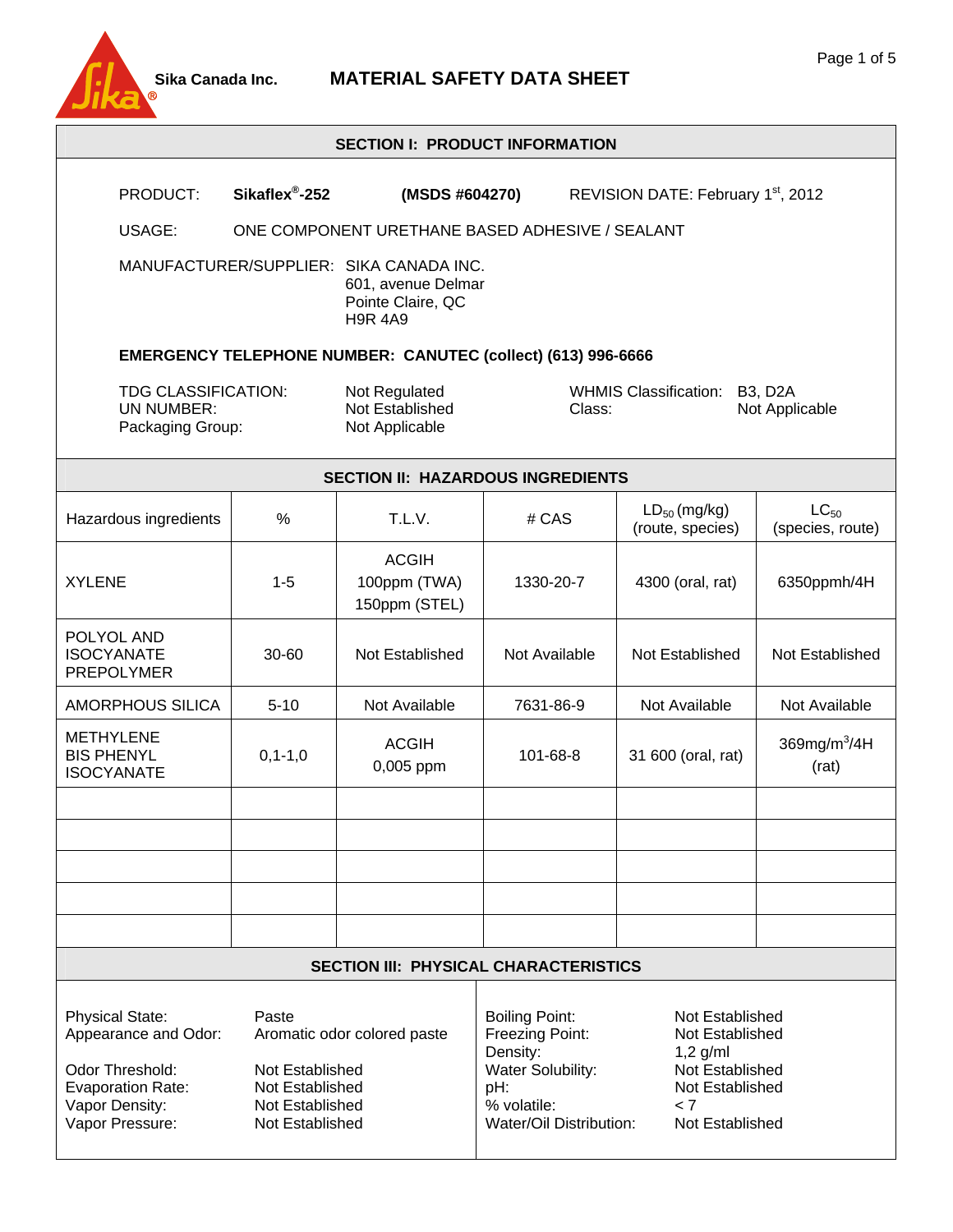

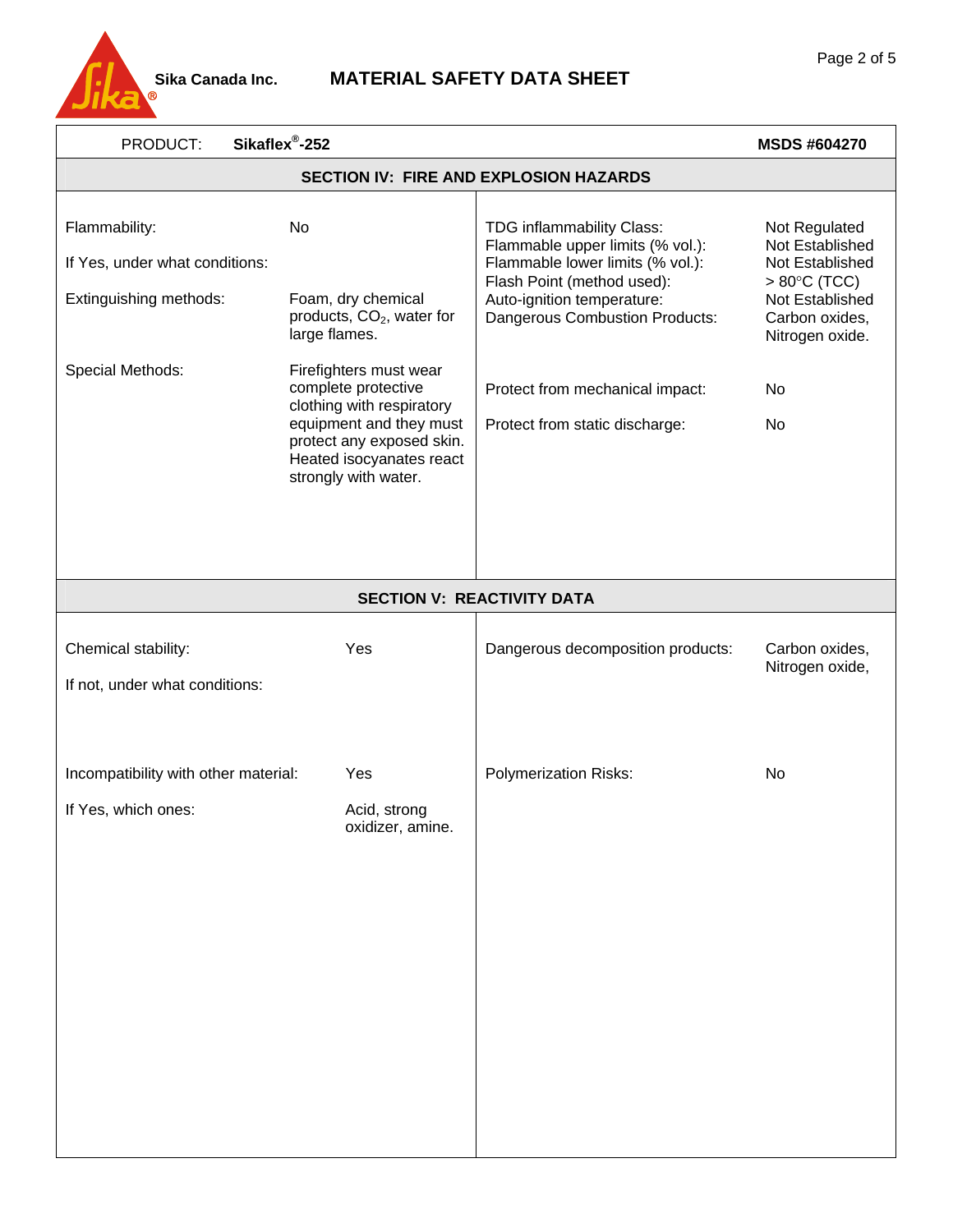

| Sikaflex <sup>®</sup> -252<br>PRODUCT:                                                                                                                                  |                                                                                                                |                                          | <b>MSDS #604270</b>                                                 |  |  |
|-------------------------------------------------------------------------------------------------------------------------------------------------------------------------|----------------------------------------------------------------------------------------------------------------|------------------------------------------|---------------------------------------------------------------------|--|--|
|                                                                                                                                                                         | <b>SECTION VI: TOXIC PROPERTIES</b>                                                                            |                                          |                                                                     |  |  |
| ROUTE OF ENTRY / CONTACT                                                                                                                                                |                                                                                                                |                                          |                                                                     |  |  |
| Eyes:                                                                                                                                                                   | Irritating.                                                                                                    | Carcinogenicity:                         | Not Established                                                     |  |  |
| Skin:                                                                                                                                                                   | Irritating. Contact may result in dermatitis,<br>allergic reactions, and sensitization.                        | <b>Toxic effects</b><br>on reproduction: | Not Established                                                     |  |  |
| Inhalation:                                                                                                                                                             | Vapor or mist from this product may<br>cause irritation.                                                       | Teratogenicity:                          | Xylene is classified as a<br>development toxicant<br>(Embryo toxin) |  |  |
| Ingestion:                                                                                                                                                              | May cause nausea, vomiting, fainting,<br>diarrhea, lung damage, G.I. system<br>disorder, constipation, ulcers. | Mutagenicity:                            | Not Established                                                     |  |  |
|                                                                                                                                                                         |                                                                                                                | Product with synergistic<br>effects:     | Not Established                                                     |  |  |
| Over exposure may cause breathing difficulties,<br>sensitization, headaches, nausea, vomiting. May<br>aggravate respiratory, skin, eye, lung problems and<br>allergies. |                                                                                                                |                                          |                                                                     |  |  |
| If the product is applied according to the manufacturer,<br>none of these symptoms should be encountered.                                                               |                                                                                                                |                                          |                                                                     |  |  |
| A person who is sensitized to isocyanate may have a<br>reaction with a level of isocyanate well below the T.L.V.                                                        |                                                                                                                |                                          |                                                                     |  |  |
| Xylene is a central nervous system depressor and in rare<br>cases, may cause a sensitization of the heart muscle<br>causing arrhythmia.                                 |                                                                                                                |                                          |                                                                     |  |  |
|                                                                                                                                                                         |                                                                                                                |                                          |                                                                     |  |  |
|                                                                                                                                                                         |                                                                                                                |                                          |                                                                     |  |  |
|                                                                                                                                                                         |                                                                                                                |                                          |                                                                     |  |  |
|                                                                                                                                                                         |                                                                                                                |                                          |                                                                     |  |  |

An acute or chronic exposure will increase the toxic effects mentioned in this section and may aggravate respiratory problems. An over exposure may cause death.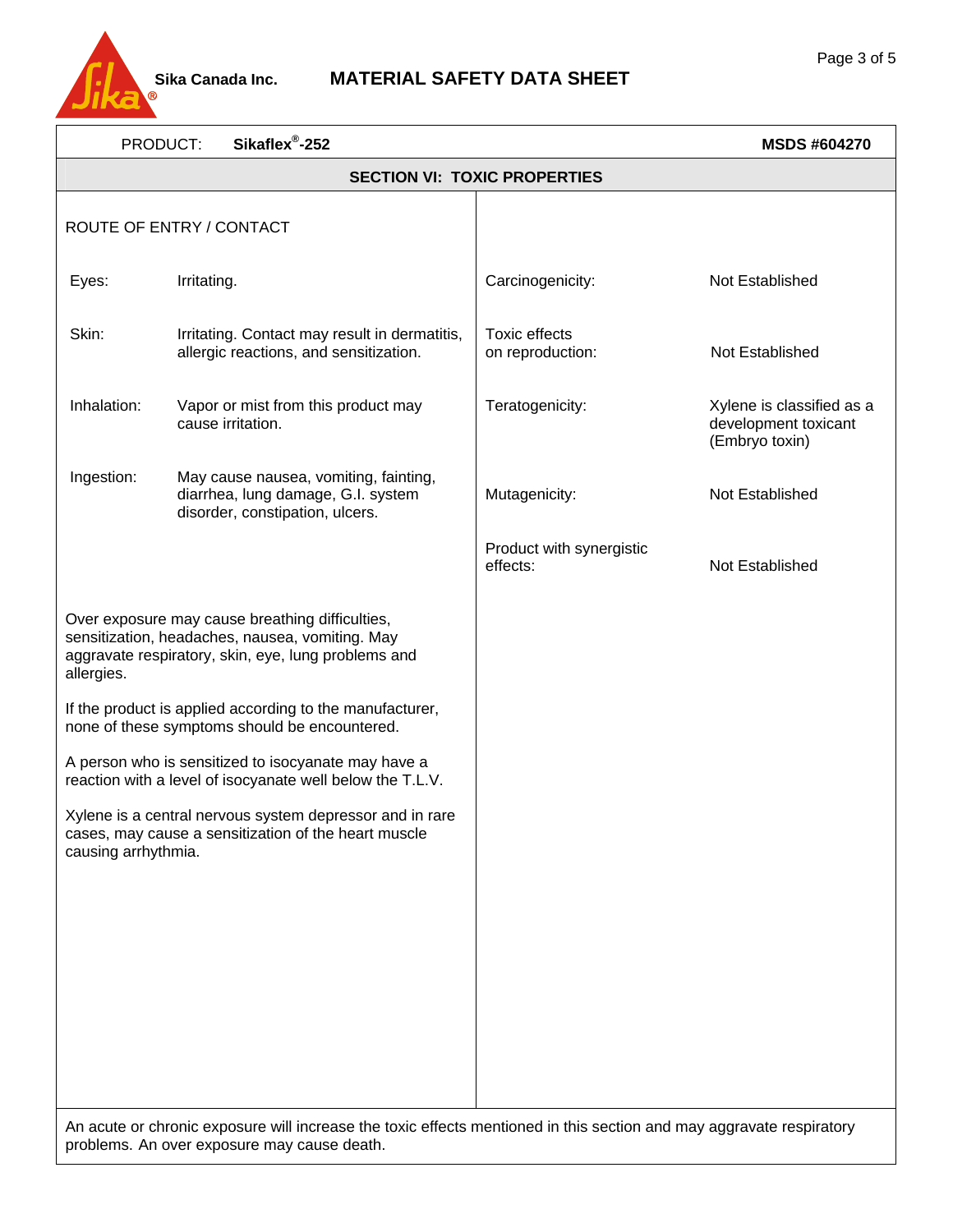

| PRODUCT:                      | Sikaflex <sup>®</sup> -252                                                        |                                          | <b>MSDS #604270</b>                                                                                                   |
|-------------------------------|-----------------------------------------------------------------------------------|------------------------------------------|-----------------------------------------------------------------------------------------------------------------------|
|                               | <b>SECTION VII: PREVENTIVE MEASURES</b>                                           |                                          |                                                                                                                       |
| PERSONAL PROTECTIVE EQUIPMENT |                                                                                   | <b>OTHERS</b>                            |                                                                                                                       |
| Gloves:                       | Use chemical resistant gloves.                                                    | Ventilation:                             | Sufficient ventilation required                                                                                       |
|                               | Respiratory equipment: Use a NIOSH approved respirator<br>if the TLV is exceeded. | Procedure in case<br>of leaks:           | Absorb with sand or other<br>absorbent material.                                                                      |
| Eyes:                         | Full face mask or safety glasses                                                  |                                          |                                                                                                                       |
| Shoes:                        | Leather                                                                           | Handling and Equipment<br>methods:       | Avoid skin, eye and clothing<br>contact                                                                               |
| Clothing:                     | Rubber Apron                                                                      | Warehouse                                |                                                                                                                       |
| Other:                        | Eye wash station, shower                                                          | Requirements:                            | Keep all containers closed in a<br>cool, dry and well ventilated area.<br>Keep away from heat and open<br>flame.      |
|                               |                                                                                   | <b>Special Shipping</b><br>Instructions: | See TDG class                                                                                                         |
|                               |                                                                                   | Waste Disposal:                          | Dispose of sand and rinse water<br>according to municipal, provincial<br>or federal laws for disposal of<br>chemical. |
|                               |                                                                                   |                                          |                                                                                                                       |
|                               |                                                                                   |                                          |                                                                                                                       |
|                               |                                                                                   |                                          |                                                                                                                       |
|                               |                                                                                   |                                          |                                                                                                                       |
|                               |                                                                                   |                                          |                                                                                                                       |
|                               |                                                                                   |                                          |                                                                                                                       |
|                               |                                                                                   |                                          |                                                                                                                       |
|                               |                                                                                   |                                          |                                                                                                                       |
|                               |                                                                                   |                                          |                                                                                                                       |
|                               |                                                                                   |                                          |                                                                                                                       |
|                               |                                                                                   |                                          |                                                                                                                       |